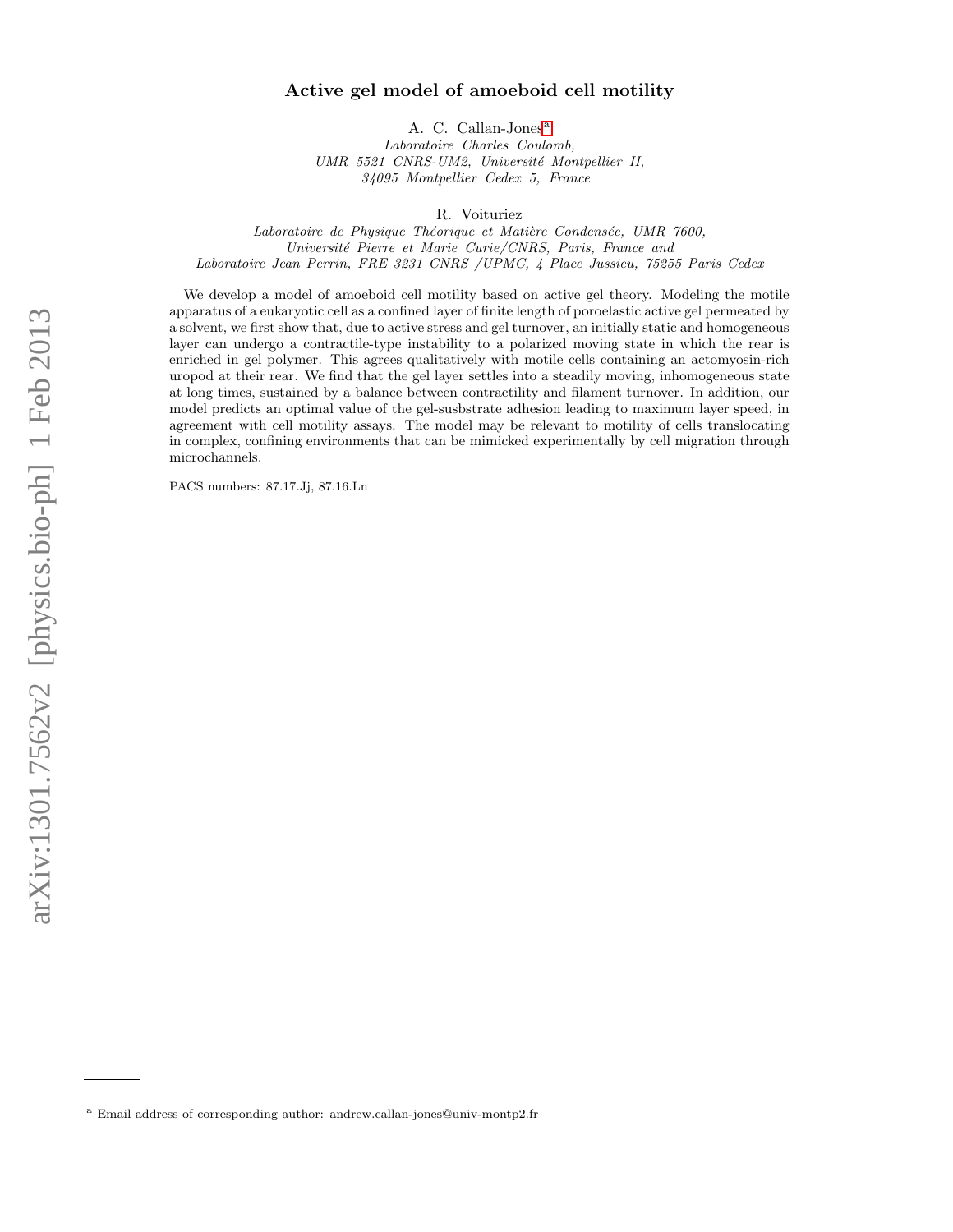# I. INTRODUCTION

Cell motility plays a role in key physiological processes such as wound healing, morphogenesis, and immunological response. In the past few decades it has been a main focus of cell biology, leading to the identification of many of the molecular players involved. In particular, the actin cytoskeleton, a network of polar, semiflexible protein filaments has been shown to be an essential part of the motility machinery. This network is highly dynamic and out-of-equilibrium: filament polymerization and depolymerization give rise to spontaneous network flows and molecular motors such as myosin-II interact with actin, behaving as active crosslinkers and exerting stresses on the network.

The actin cytoskeleton has also attracted much attention in the physics community, since it represents an important example in the class of active living matter, that also includes, for example, bacterial suspensions, microtubule-kinesin solutions, and bird flocks [\[1\]](#page-7-0). A defining trait of these systems is a constant source of energy input, leading to nonequilibrium behavior such as pattern-forming instabilities and collective motion. The actin cytoskeleton, driven by hydrolysis of ATP, has been the focus of active gel theory [\[2–](#page-8-0)[5\]](#page-8-1), a hydrodynamic approach providing a framework for quantitatively understanding cell biological phenomena such as the formation of contractile rings during cell division [\[6\]](#page-8-2), cortical flows during development [\[7\]](#page-8-3), and, of course, cell motility [\[8](#page-8-4)[–10\]](#page-8-5).

Work on cell motility has focused on two basic migration modes. In the first mode, sometimes referred to as the mesenchymal mode, cell crawling on a flat surface is powered by the lamellipodium, a thin, fan-shaped structure in front of the cell body that is dense with actomyosin [\[11\]](#page-8-6). Crawling motility on 2D surfaces is understood as follows: polymerization of actin at the lamellipodium leading edge along with anchoring of new filaments to the substrate via focal adhesions generates a pushing force against the cell membrane, while contractility of the actomyosin network at the rear pulls the cell body forward. Steady moving states are maintained by turnover of actin filaments, a process known as treadmilling. Polarization of the actomyosin gel, strong adhesion, and high cell shape anisotropy of the lamellipodium are characteristic of this type of motility [\[12\]](#page-8-7). Theoretical modeling based on one-component active gel theory has successfully accounted for several features of this migration mode, including the dependence of cytoskeletal flows on contractility and cell speed on filament turnover [\[8\]](#page-8-4).

However, the environment that a cell usually encounters in vivo is a 3D extracellular matrix, providing only weak attachment points that the cell can push off of, thus making the lamellipodium mode not well suited. In fact, several recent studies have shown that cell types such as fibroblasts [\[13\]](#page-8-8), leukocytes [\[14\]](#page-8-9), and cancerous human breast cells [\[15\]](#page-8-10), can migrate in complex 3D geometries via an amoeboid mode. In addition, tumor cells can undergo a mesenchymalto-amoeboid transition in the presence of protease inhibitors that prevent extracellular matrix degradation, thus favoring amoeboid-type movement which enables the cells to squeeze through small spaces [\[16,](#page-8-11) [17\]](#page-8-12). In the amoeboid mode, there is often no leading edge actin polymerization, and motility is strongly dependent on myosin II-driven contractility of the actin network, generating cytosolic fluxes and often producing blebs. Despite growing interest in amoeboid motility, there has been far less theoretical investigation done into this mode than into its lamellipodial cousin. Contractility-induced permeation of the cytosol through the actin cytoskeleton is a critical aspect of this migration mode, and a theoretical description requires treating the cytoskeleton as a multi-component, poroelastic gel. This approach has successfully been used to quantitatively describe blebbing [\[18\]](#page-8-13). We propose here a model of amoeboid cell motility based on multi-component active gel theory [\[5\]](#page-8-1).

Precisely how cell polarity and directional movement are maintained remain open questions. Polarity in 2D crawling cells is thought to be sustained by a complex signaling network involving localization of Rho family proteins to the lamellipodium leading edge [\[19\]](#page-8-14). In contrast, establishment of polarity in cells executing amoeboid motility is less well understood. For instance, polarity-associated signaling molecules are delocalized during 3D fibroblast migration [\[13\]](#page-8-8). Yet, a recent model of round breast tumor cells migrating in extracellular matrix [\[15\]](#page-8-10) has uncovered a means for the cell to migrate persistently without a preexisting leading edge: myosin II-induced contractility generates an instability of the homogeneous actin cortex of a stationary cell, breaking the spherical symmetry, and giving rise to cortical actin flows and cell motion [\[10\]](#page-8-5). This results confirms the critical role played by contractility in the spontaneous symmetry breaking of static round keratocytes [\[20\]](#page-8-15), keratocyte fragments [\[21\]](#page-8-16), and active droplets [\[22\]](#page-8-17). Nonetheless, it is not yet clear how the two fundamental processes involved in cell motility, namely, active contractility and turnover of the actin cytoskeleton, relate to the persistence and speed of cell motion.

In this paper, we develop a model of amoeboid cell motility, treating the cell as a confined layer of a multicomponent, poroelastic, active gel in a one dimensional geometry that is relevant to motility assays of cells confined in microchannels [\[9,](#page-8-18) [23\]](#page-8-19). We first elucidate the linear instabilities of a homogeneous, stationary gel, which results in a polarized, moving state. We find self-propelled moving steady-states at long times, and study the relation between motility, contractility, adhesion to the substrate, and filament turnover.

Several recent theoretical studies have found pattern-forming instabilities in active gels of infinite extent [\[24–](#page-8-20)[28\]](#page-8-21). By considering a finite film geometry, we see how these instabilities, coupled frictionally to a substrate, yield center of mass motion. Cell motility is a vastly intricate problem, involving feedback between biochemical signaling and mechanics. However, by following the modeling approach developed here, based on conservation laws and force balance, we are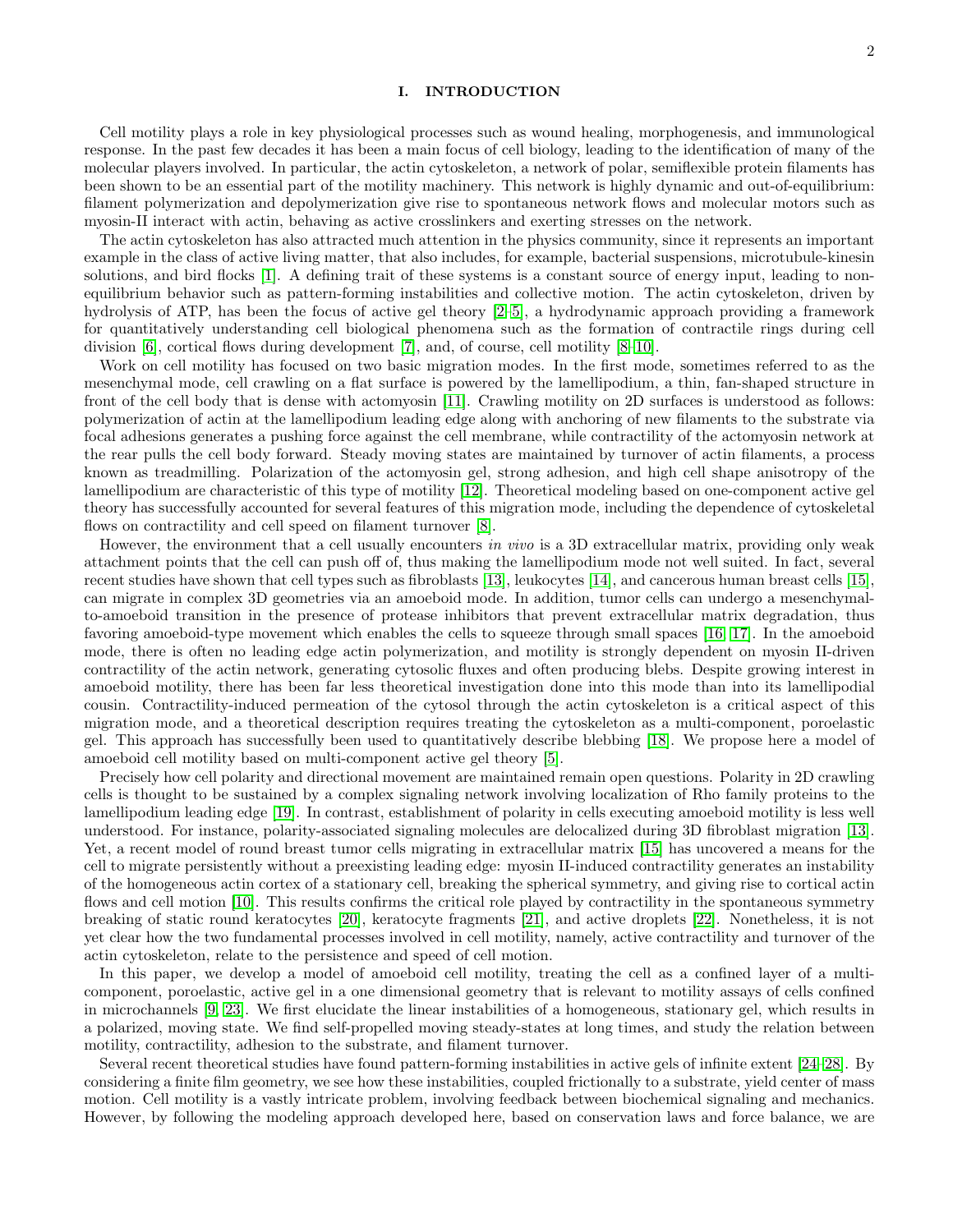able to uncover basic dependencies that necessarily remain in more complex models.

### II. MODEL OF AMOEBOID CELL MOTILITY

Eukaryotic cell motility, whether lamellipodium-based crawling of keratocytes on a 2D surface [\[11\]](#page-8-6) or translocation of quasi-spherical cells through a 3D extracellular matrix [\[15\]](#page-8-10), depends on polymerization and depolymerization of the actin filaments and on active stresses within the actin network. Here, we model confined cell motility as follows. Consider a layer of an isotropic polymer network in a solvent held between two flat surfaces. The layer is initially homogeneous and at rest with respect to the surfaces. The length of the layer is  $L$  and its height is  $h$ . To represent loads, such as the nucleus trailing the motile apparatus or a viscous load encountered by the cell anterior, we introduce two identical "pistons" at each end of the gel layer; see Fig. [1.](#page-2-0) This geometry is in fact relevant to motility assays of cells confined in microchannels [\[9,](#page-8-18) [23\]](#page-8-19).



<span id="page-2-0"></span>FIG. 1. A layer of moving active gel of length L. The gel consists of polymer filaments (red lines) permeated by a solvent (light gray); it is bound above and below by two fixed horizontal surfaces, and on the left and right by two moveable pistons. The blue curve, determined by numerically solving Eq. [\(8\)](#page-4-0), indicates the polymer volume fraction in the steady-state of the layer moving towards the right, and illustrates that the layer is enriched in polymer at its rear. The parameter values used in the steady-state solution of Eq. [\(8\)](#page-4-0) are  $\phi_0 = 0.5$ ,  $\zeta = 33$ ,  $k_d = 200$ ,  $\overline{\alpha} = 100$ , and  $\xi_l = 0.46$ . The corresponding steady state speed of the film is  $\overline{U}_{\infty} = 16.7$ .

### A. Active gel description

Active gel theory provides a continuum framework for studying the long time and length scale flows of the cytoskeleton [\[2,](#page-8-0) [4,](#page-8-22) [5\]](#page-8-1). In this theory, the cytoskeleton is described as an actin polymer network permeated by a cytosol. The network is cross-linked by several types of proteins such as  $\alpha$ -actinin and filamin; rheological studies have shown that actin networks undergo solid-to-liquid behavior on timescales greater than 1-10 s [\[29\]](#page-8-23). Moreover, actin filaments interact with molecular motors such as myosin II, that, via ATP hydrolysis, exert active stresses on the network.

### <span id="page-2-1"></span>1. Polymer mass balance

In our model, gel motion arises from active stress-induced gel phase separation and network turnover. To see how this comes about we start with a simplified description of active gel theory, in which spatial dependence occurs only along the x-direction. First, the polymer volume fraction  $\phi(x, t)$ , whose value is  $\phi_0$  in the homogeneous state, satisfies the continuity equation

$$
\partial_t \phi - U \partial_x \phi + \partial_x J_p = -k_d (\phi - \phi_0). \tag{1}
$$

In this equation,  $U(t)$  and  $J_p(x, t)$  are, respectively, the layer velocity and polymer flux with respect to the fixed frame and  $k_d$  is the bulk filament depolymerization rate. In our description, filaments undergo uniform bulk polymerization with the rate  $k_d \phi_0$ , assuming that diffusion of free monomers is fast enough that we may consider their concentration to be fixed at its homogeneous, unperturbed value. Our approach is different from those that restrict filament polymerization to one or more boundaries, thereby breaking the symmetry of the problem by hand. We note that the coordinate x is measured with respect to a fixed point in the frame moving with velocity  $U$ . Incompressibility of the combined polymer plus solvent system implies that the length of the layer is constant.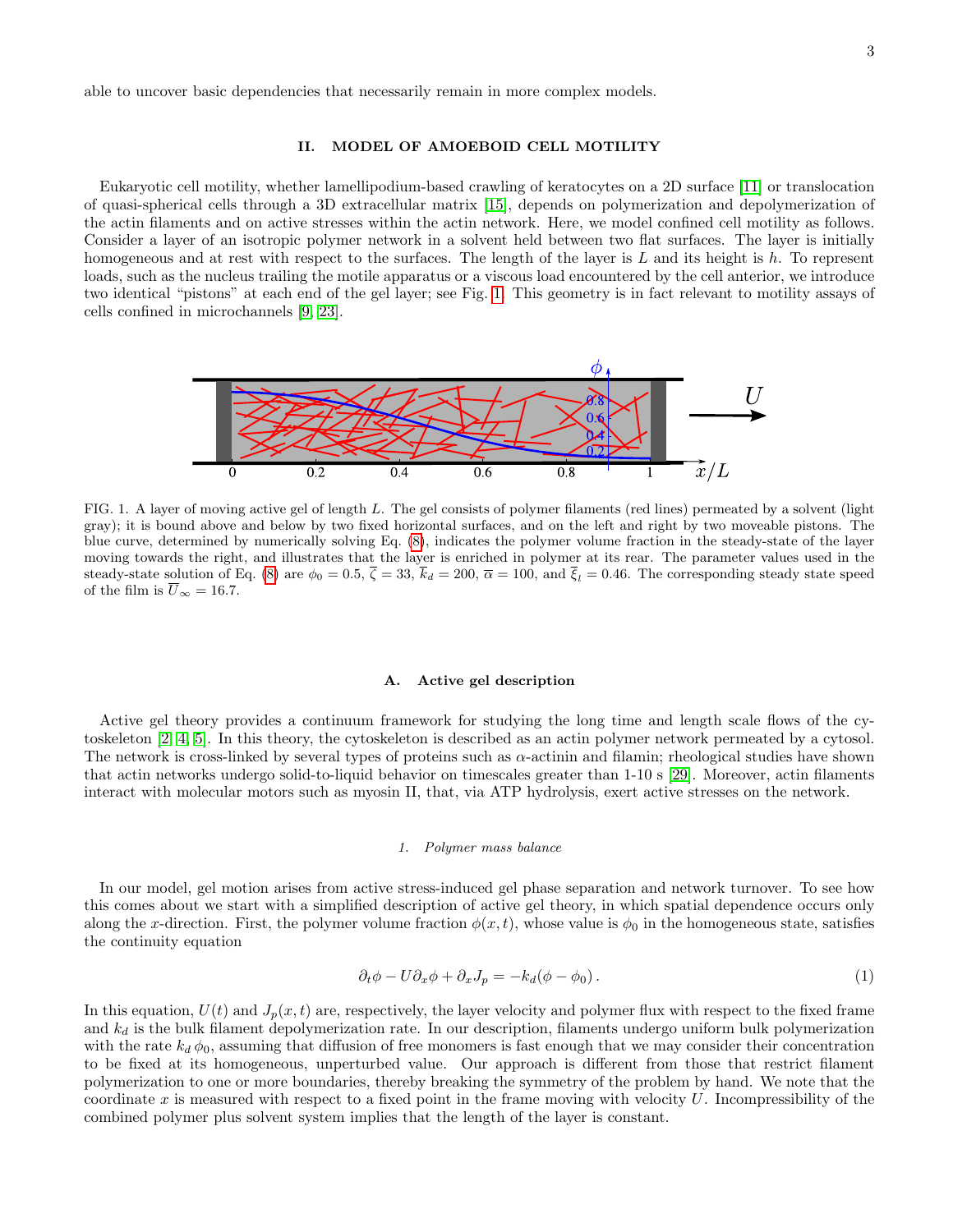### 2. Forces on the gel

Flows involved in cell motility occur at low Reynolds numbers and thus the gel layer is always at mechanical equilibrium. The forces acting on the polymer component of the gel include a force due to stresses in the network; an osmotic force due to composition inhomogeneities; polymer-solvent friction; and polymer-substrate friction. The polymer-solvent friction force is much smaller than the polymer-substrate force: the ratio of the two is  $\eta_s/(\xi \ell^2)$ , where  $\eta_s$  is the solvent viscosity,  $\xi$  is the polymer-substrate friction coefficient, and  $\ell$  is the network mesh size. Taking  $\eta_s = 10^{-3}$  Pa.s,  $\xi = 10^{16}$  Pa.s/m<sup>2</sup> [\[8\]](#page-8-4) (for a layer thickness of 1  $\mu$ m), and  $\ell = 50$  nm, we find  $\eta_s/(\xi \ell^2) \sim 10^{-4}$ , and thus we may neglect momentum exchange between polymer and solvent. As a result, the balance of forces on the polymer component of the gel gives

<span id="page-3-0"></span>
$$
\partial_x \left( \sigma^n - \Pi \right) = \xi J_p \,, \tag{2}
$$

where  $\sigma^{n}$  is the xx-component of the network stress and  $\Pi$  is the osmotic pressure. We note that in Eq. [\(2\)](#page-3-0) the polymer-substrate friction force is written as  $\xi J_p = \xi \phi v_p$ , as opposed to the usual form  $\xi v_p$ , where  $v_p$  is the polymer velocity, to account for the dependence of the friction force on polymer volume fraction.

The network stress,  $\sigma^n$ , contains passive and active contributions. Here, we consider the liquid limit of the gel, valid on timescales greater than the Maxwell time  $\tau_M = 1 - 10$  s. In this limit, the passive part of the network stress, arising from polymer convection and crosslink remodeling, has the viscous form  $\eta_p \partial_x J_p$ , where  $\eta_p$  is the polymer viscosity [\[5,](#page-8-1) [30,](#page-8-24) [31\]](#page-8-25). However, this contribution does not qualitatively affect the flows and motile behavior of the gel layer and we do not consider it further [\[32\]](#page-8-26). The active part, on the other hand, is essential for motility. Since the magnitude of the active stress, arising from motor activity on filaments, increases with  $\phi$  a simple choice for the network stress is [\[33\]](#page-8-27)

$$
\sigma^n = \zeta \phi. \tag{3}
$$

A linear dependence of the active stress on polymer concentration has also been considered in recent work on motile active droplets [\[22\]](#page-8-17). We consider positive values of the activity coefficient  $\zeta$ , corresponding to contractile behavior of active actin networks [\[34,](#page-8-28) [35\]](#page-8-29). Moreover,  $\zeta > 0$  can give rise to contractile instabilities and gel phase separation [\[27,](#page-8-30) [34\]](#page-8-28). We also note that the active stress has been interpreted in the context of blebbing and amoeboid motility as a myosininduced active hydrostatic pressure [\[18,](#page-8-13) [36\]](#page-8-31). Though this active stress results from the isotropic part of the stress tensor [\[5\]](#page-8-1), it is physically meaningful since the polymer component of the gel is generally compressible.

The osmotic pressure,  $\Pi$ , is formally given by  $\Pi = -F/V + \phi \delta F/\delta \phi$ , where  $F(\phi, \partial_x \phi)$  is the  $\phi$ -dependent part of the gel free energy and V is the gel volume [\[31\]](#page-8-25). Physically,  $\Pi$  acts to saturate the linear instability causing gel phase separation and to smooth the interface between polymer-rich and polymer-poor regions. Thus, a simple, phenomenological form for Π is

<span id="page-3-2"></span><span id="page-3-1"></span>
$$
\Pi = \alpha(\phi - \phi_0)^3 - \gamma \partial_x^2 \phi, \qquad (4)
$$

where  $\alpha$  and  $\gamma$  are positive coefficients [\[37\]](#page-8-32). A term linear in  $\phi$  in  $\Pi$ , describing filament diffusion, has been omitted since it can be absorbed into  $\sigma^n$ . Finally, combining Eqs. [\(1\)](#page-2-1)-[\(4\)](#page-3-1) we obtain the equation of motion for  $\phi$ 

$$
\partial_t \phi - U \partial_x \phi + \frac{1}{\xi} \partial_x^2 (\zeta \phi - \alpha (\phi - \phi_0)^3 + \gamma \partial_x^2 \phi) = -k_d (\phi - \phi_0).
$$
 (5)

Equation [\(5\)](#page-3-2) has, minus the convective term  $-U\partial_x\phi$ , the form of a Cahn-Hilliard equation including a chemical reaction term [\[38\]](#page-9-0). This model has, in particular, been used to study spinodal decomposition and steady states of binary solutions with chemical exchange between the components [\[39,](#page-9-1) [40\]](#page-9-2). By including the convective term, we will show how Eq. [\(5\)](#page-3-2) predicts inhomogeneous, moving steady-states.

# 3. Boundary conditions and global force balance

The solution of Eq. [\(5\)](#page-3-2) requires the specification of four integration constants, determined from boundary conditions at the layer ends, and the unknown layer velocity  $U(t)$ . No-flux boundary conditions on the polymer are expressed as  $J_p(0,t) = U\phi(0,t)$  and  $J_p(L,t) = U\phi(L,t)$ . These equations imply no-flux of the solvent at the boundaries, as well. In addition, assuming that there are no specific surface energies or dissipation at  $x = 0$  and  $x = L$  implies that  $\partial_x \phi(0, t) = 0$  and  $\partial_x \phi(L, t) = 0$  [\[41,](#page-9-3) [42\]](#page-9-4). Finally,  $U(t)$  can be found by requiring that the gel layer plus the end pistons are at mechanical equilibrium, namely

<span id="page-3-3"></span>
$$
\xi_l U + \xi \int_0^L J_p dx = 0, \qquad (6)
$$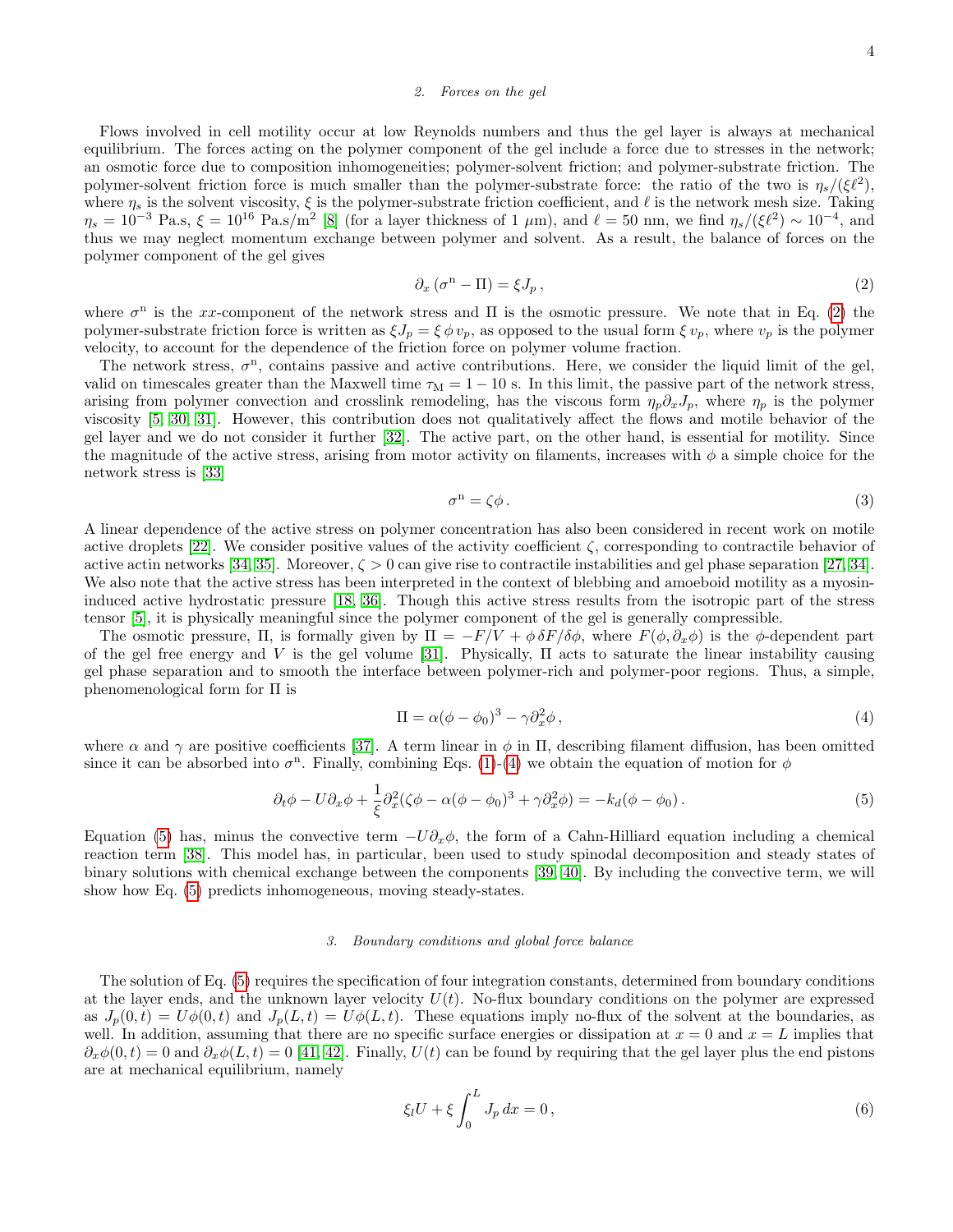where  $\xi_l$  is the friction coefficient between the piston loads and the surface.

# B. Contractile instability, phase separation, and moving states

### 1. Linear instability

In this section, we demonstrate that an instability of the homogeneous, stationary gel layer gives rise to gel phase separation and layer motion. We will focus on the onset of unstable states, depending on the activity parameter  $ζ$ , the depolymerization rate  $k_d$ , and the drag coefficient  $ξ_l$ . First, a straightforward linear stability analysis can be performed in the limit  $\xi_l \to \infty$ , i.e., for fixed pistons, in which case the eigenmodes  $\phi(x,t) - \phi_0 \sim e^{\lambda_n^{\infty} t} \cos(n\pi x/L)$ ,  $n = 1, 2, 3, \ldots$ , substituted into Eq. [\(5\)](#page-3-2), yield the dispersion relation

<span id="page-4-1"></span>
$$
\lambda_n^{\infty} = -k_d + \frac{1}{\xi} \left(\frac{n\pi}{L}\right)^2 \left(\zeta - \left(\frac{n\pi}{L}\right)^2 \gamma\right). \tag{7}
$$

Equation [\(7\)](#page-4-1) reveals that activity drives the linear instability of the gel; the mixing effect of filament depolymerization suppresses long wavelength modes; and the smoothing term  $-\gamma \partial_x^2 \phi$  cuts off short wavelength modes.

The stability analysis for the case of moving pistons is more involved, as the third spatial derivative of the eigenmodes no longer vanishes at the layer ends. To highlight the role of  $\zeta$ ,  $k_d$ , and  $\xi_l$ , we introduce the dimensionless quantities  $\overline{\zeta} = \zeta L^2/\gamma$ ,  $\overline{k}_d = k_d \xi L^4/\gamma$ ,  $\overline{\zeta}_l = \xi_l/(\xi L)$ ,  $\overline{\alpha} = \alpha L^2/\gamma$ ,  $\overline{J}_p = J_p \xi L^3/\gamma$ , and  $\overline{U} = U \xi L^3/\gamma$ . Furthermore, we nondimensionalize x by L and t by  $\xi L^4/\gamma$ , keeping the old variable names for the new ones. As a result, the dimensionless equation of motion for  $\phi$  is

$$
\partial_t \phi - \overline{U} \partial_x \phi + \partial_x^2 (\overline{\zeta} \phi - \overline{\alpha} (\phi - \phi_0)^3 + \partial_x^2 \phi) = -\overline{k}_d (\phi - \phi_0).
$$
 (8)

Writing  $\phi(x,t) - \phi_0 = e^{\lambda_n t} \phi_n(x)$ , inserting this ansatz into Eq. [\(8\)](#page-4-0), and keeping only linear terms in  $\phi_n$  yields

$$
\phi_n'''(x) + \overline{\zeta}\phi_n''(x) = -(\overline{k}_d + \overline{\lambda}_n)\phi_n(x),\tag{9}
$$

where primes (') denote differentiation with respect to x. Writing the layer velocity as  $\overline{U}(t) = \tilde{U}_n e^{\overline{\lambda}_n t}$ , the boundary conditions on the third derivatives of  $\phi$  and the flux  $\overline{J}_p$  at  $x = 0$  and  $x = 1$  read

<span id="page-4-2"></span><span id="page-4-0"></span>
$$
\phi'_n(0) = 0, \quad \phi'_n(1) = 0 \tag{10a}
$$

$$
\phi_n'''(0) = \tilde{U}_n \phi_0, \quad \phi_n'''(1) = \tilde{U}_n \phi_0; \tag{10b}
$$

while the global force balance is

<span id="page-4-3"></span>
$$
\overline{\xi}_l \tilde{U}_n + \overline{\zeta} \phi_n \Big|_0^1 + \phi_n'' \Big|_0^1 = 0. \tag{11}
$$

The modes with non-zero  $\tilde{U}_n$  are antisymmetric about  $x = 1/2$ . We thus obtain

$$
\phi_n(x) = A_{n+} \sin \left[ k_{n+}(x - 1/2) \right] + A_{n-} \sin \left[ k_{n-}(x - 1/2) \right],\tag{12}
$$

where  $A_{n\pm}$  are constants and

<span id="page-4-4"></span>
$$
k_{n\pm} = \sqrt{\frac{\overline{\zeta}}{2} \pm \frac{1}{2} \sqrt{\overline{\zeta}^2 - 4(\overline{k}_d + \overline{\lambda}_n)}}.
$$
\n(13)

The condition for non-trivial values of  $A_{n\pm}$  is obtained by setting the determinant of the two-by-two matrix obtained from the boundary and force balance conditions, Eqs.  $(10)-(11)$  $(10)-(11)$  $(10)-(11)$ , to zero. This results in the characteristic equation

$$
k_{n+} \cos(k_{n+}/2) \left( \frac{k_{n-}^{3} \bar{\xi}_{l}}{\phi_{0}} \cos(k_{n-}/2) - 2(\bar{\zeta}^{2} - k_{n-}^{2}) \sin(k_{n-}/2) \right) - k_{n-} \cos(k_{n-}/2) \left( \frac{k_{n+}^{3} \bar{\xi}_{l}}{\phi_{0}} \cos(k_{n+}/2) - 2(\bar{\zeta}^{2} - k_{n+}^{2}) \sin(k_{n+}/2) \right) = 0,
$$
\n(14)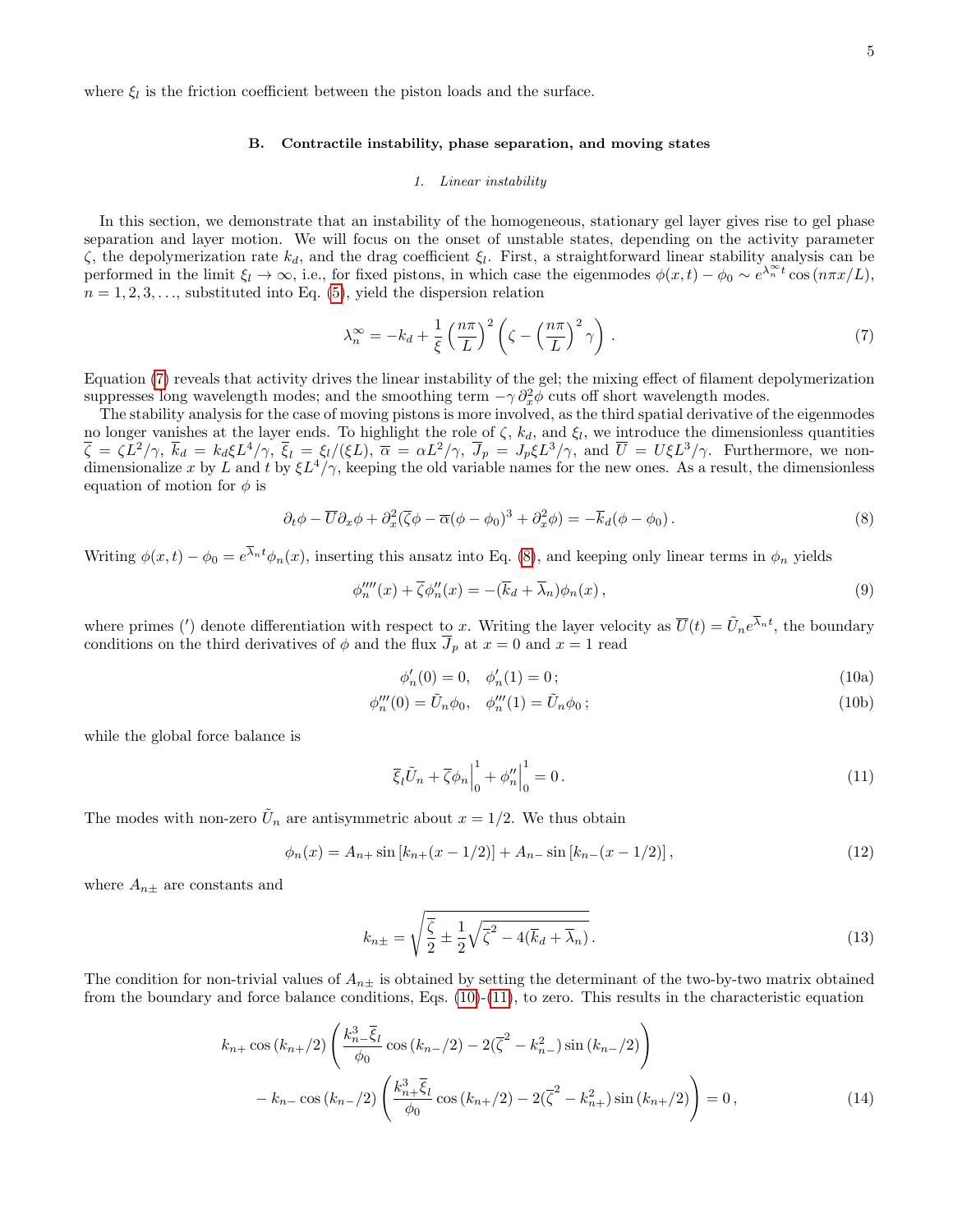which can be solved numerically for the growth rate  $\lambda_n$  for given  $\zeta$ ,  $k_d$ , and  $\xi_l$ . In the following, we will focus on values of  $\bar{\zeta}$  for which  $n=1$  is the most unstable mode, corresponding, approximately, to  $\pi^2 < \bar{\zeta} < 9\pi^2$ . However, in principle higher, odd modes are excited for larger  $\overline{\zeta}$ , though the lowest odd mode is likely the most relevant for cell motility. We note that a finite drag coefficient  $\xi_l$  affects the dispersion relation in a non-trivial way, as can be seen from Eq. [\(14\)](#page-4-4). Qualitatively, we expect that the smaller the piston drag, the more unstable the gel layer is. Indeed, Fig. [2](#page-5-0) reveals that the growth rate of the first mode,  $\lambda_1$ , decreases as  $\xi_l$  increases. Interesting, if, in the polymer force balance, the polymer-solvent drag were to dominate the polymer friction with the substrate, i.e.,  $J_p - \phi U \sim \partial_x(\sigma^{\rm n} - \Pi)$ , then  $\overline{\lambda}$ would no longer depend on  $\overline{\xi}_l$ , since no-flux at  $x = 0, 1$  would mean that the eigenmodes for  $\phi(x, t) - \phi_0$  are always of the form  $\cos(n\pi x)$ .



<span id="page-5-0"></span>FIG. 2. Growth rate of  $n=1$  mode versus piston drag.  $\lambda_1$  versus  $\xi_l$  is shown for three different activities, as indicated. The other parameters are  $\bar{k}_d = 190$  and  $\phi_0 = 0.5$ .



<span id="page-5-1"></span>FIG. 3. State diagram in the  $(k_d, \zeta, \xi_l)$  space. Moving states exist in the region bound by the surfaces  $\lambda_1 = 0$  and  $k_d = 0$ . The initial polymer volume fraction is  $\phi_0 = 0.5$ .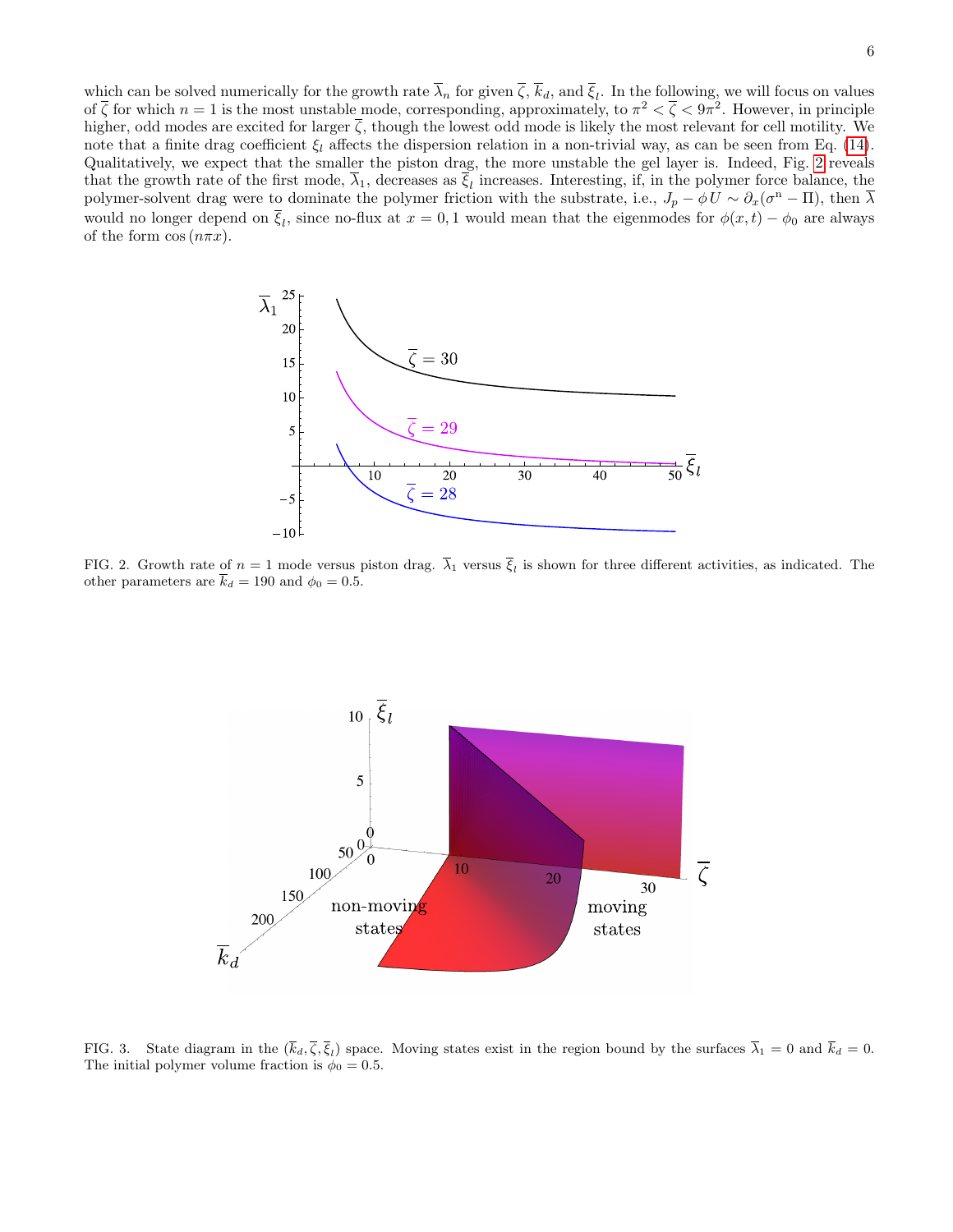### 2. Gel phase separation and moving steady-states

In the regime  $\overline{\lambda}_1 > 0$ , a contractile instability of the gel layer appears, which is triggered by active stress, but is counteracted by filament turnover. However, filament turnover is essential for moving steady-states of the gel to exist. Indeed, if  $\overline{k}_d = 0$ , polymer conservation implies that at steady-state  $\overline{J}_p(x) = \overline{U}\phi(x)$ ; substituting this into the global force balance, Eq. [\(6\)](#page-3-3), and solving for  $\overline{U}$ , it follows that the layer speed is zero.

An inhomogeneous polymer density profile and filament turnover give rise to moving states in the regime  $\overline{\lambda}_1 > 0$ . The state diagram in Fig. [3](#page-5-1) indicates the region in the  $(\zeta, k_d, \zeta_l)$  parameter space in which such moving steady-states exist, bound by the surfaces  $\bar{k}_d = 0$  and  $\bar{\lambda}_1 = 0$ . The moving states are characterized by an inhomogeneous profile  $\phi(x)$ and a non-zero steady state velocity  $\overline{U}_{\infty}$ , which are obtained by numerically solving the non-linear Eq. [\(8\)](#page-4-0), completed by boundary conditions and global force balance. Figure [1](#page-2-0) shows an example of a moving steady-state for non-zero  $\overline{k}_d$  that develops after the initial instability of the gel, and in which the layer is enriched in polymer at its rear. The polymer volume fraction,  $\phi$ , is indicated by the blue curve in Fig. [1.](#page-2-0) For non-zero  $\bar{k}_d$ , net filament depolymerization occurs in parts of the layer where  $\phi > \phi_0$ , whereas net polymerization occurs in regions where  $\phi < \phi_0$ . As a result, polymer flux is directed from right to left in Fig. [1;](#page-2-0) exchange of momentum between the gel and the substrate provides a rightward force and drives motion of the layer to the right.

The moving states can be characterized by the load force-velocity relationship for the moving layer, described here by the dependence of  $\xi_l$  on  $U_{\infty}$ ; see Fig. [4.](#page-6-0) Figures [4\(a\)](#page-6-1) and [4\(b\)](#page-6-2) show that  $\xi_l$  decreases with increasing  $U_{\infty}$  for, respectively, fixed  $\zeta$  and varying  $k_d$  and fixed  $k_d$  and varying  $\zeta$ . We note that if the dispersion relation is such that  $\overline{\lambda}_1^{\infty} > 0$  (obtained for  $\overline{\xi}_l \to \infty$ ), then one must have  $\overline{\xi}_l \to \infty$  as  $\overline{U}_{\infty} \to 0$ , since only rigidly fixed pistons can prevent a linearly unstable gel from being set into motion. On the other hand, if  $\overline{\lambda}_1^{\infty} < 0$  (obtained for  $\overline{\xi}_l \to \infty$ ), moving steady-state exist for  $\xi_l < \xi_l^*$ , where  $\xi_l^*$  depends on  $\zeta$  and  $k_d$ . In fact,  $\xi_l^*$  is the load friction for which the slab is marginally stable:  $\overline{\lambda}_1(\overline{\zeta}, \overline{k}_d, \overline{\overline{\xi}}_l^*)$  $\tilde{l}_l$ ) = 0. The state diagram in Fig. [3](#page-5-1) shows that if the depolymerization rate is  $k_d$  is large enough, the mixing effect of filament turnover suppresses gel phase separation and self-sustained moving states no longer exist. This illustrates the subtle role played by filament turnover in our model: it is necessary for moving states to be sustained, yet if it is too high, cell polarity, needed for motion, is abolished.

<span id="page-6-1"></span>

<span id="page-6-2"></span><span id="page-6-0"></span>FIG. 4. Load friction coefficient  $\xi_l$  versus steady-state layer speed  $\overline{U}_{\infty}$ . (a)  $\xi_l$  vs  $\overline{U}_{\infty}$  is shown for three indicated values of  $k_d$  and  $\zeta = 30$ . (b)  $\xi_l$  vs  $U_\infty$  is shown for three indicated values of  $\zeta$  and  $k_d = 190$ .  $\xi_l$  tends to a finite value as  $U_\infty \to 0$  if the linear growth rate  $\overline{\lambda}_1^{\infty}$  < 0. In (a) and (b), the parameter values used in obtaining the steady-state solution of Eq. [\(8\)](#page-4-0) are  $\phi_0 = 0.5$  and  $\overline{\alpha} = 100$ .

Motion of the gel layer requires a transfer of momentum from the substrate to the gel. The dependence of the steady-state layer speed,  $U_{\infty}$ , on the polymer-substrate friction coefficient,  $\xi$ , allows a comparison between our model and cell motility experiments that probe the dependence of migration speed on surface adhesion. Figure [5](#page-7-1) reveals that there is an optimum value of  $\xi$ , which maximizes  $U_{\infty}$ . This prediction agrees with biphasic behaviour of migration speed as a function of surface adhesion observed in lamellipodium-driven crawling cell motility on flat surfaces [\[43,](#page-9-5) [44\]](#page-9-6) and in amoeboid motility of cells confined in microchannels [\[23\]](#page-8-19). Our model predicts that the optimum value of  $\xi$ shifts to higher values as the activity  $\zeta$  increases, in agreement with the work of Ref. [\[44\]](#page-9-6). In the model presented here, the layer speed is small for low  $\xi$  because the polymers do not get enough traction from the substrate, and is small again for high  $\xi$ , since, according to Eq. [\(5\)](#page-3-2), the amplitude of gel phase separation, and hence the layer speed, decreases with decreasing  $\zeta/\xi$ .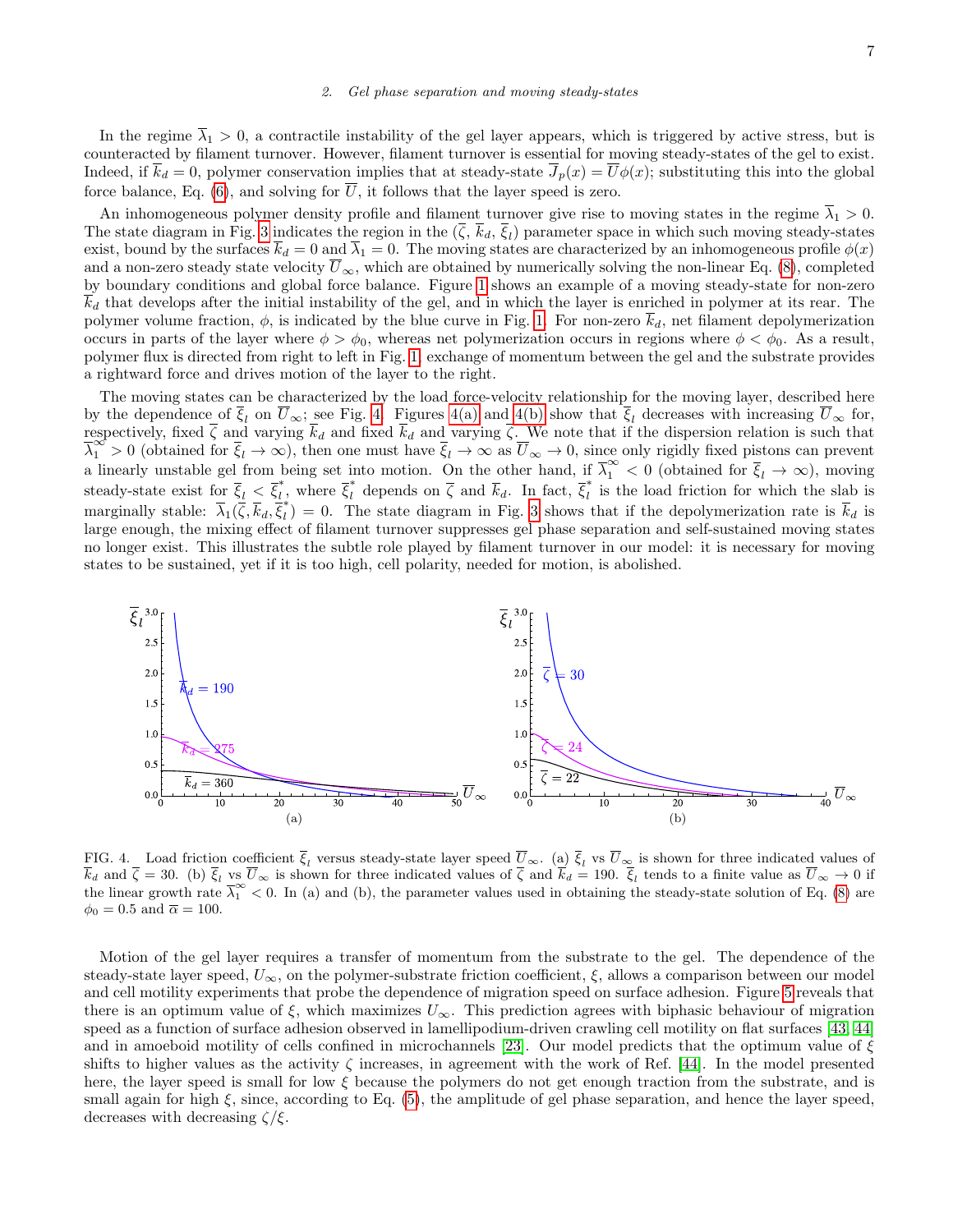

<span id="page-7-1"></span>FIG. 5. Steady-state layer speed as a function of polymer-substrate friction. The dimensionless speed  $U_{\infty}/(k_{d}L)$  versus dimensionless friction coefficient  $\xi k_d L^4/\gamma$  is shown for three values of activity, as indicated. The other parameters are  $\xi_l/(\xi L)$  = 100,  $\overline{\alpha} = 100$ , and  $\phi_0 = 0.5$ .

### III. CONCLUSION

We have developed a model of amoeboid cell motility that accounts for observed characteristics of this migration phenotype such as increasing cell speed with increasing contractility and a non-monotonic dependence of cell speed on surface adhesion. The simple approach used here puts into quantitative relief the important roles played by contractility and filament turnover, considered as the two driving agents of cell motility. While we found the dependence of migration speed on active stress to be consistent with experiments on 3D motile cells subject to varying motor activity, our predictions involving the filament turnover rate are more nuanced. Theoretical work has underlined the importance of the actin depolymerization rate on speed [\[8,](#page-8-4) [45\]](#page-9-7), yet our work suggests that this rate may be tuned to maintain a balance between filament recycling, needed for motion, and cell polarity, involving actin density variations.

Amoeboid cell motility involves cytosolic permeation through the actin cytoskeleton generated by molecular motor action. In addition, the polymer density in the gel is non-uniform, as the cell rear is generally enriched in actin filaments. A full accounting of these two features requires a multi-component active gel approach, which we have pursued here. We note that related, multi-component models have been developed in other contexts [\[46,](#page-9-8) [47\]](#page-9-9). Our model, treating the cytoskeleton as an active isotropic gel undergoing delocalized filament turnover, is relevant to bulk and cortical cytoskeletal flows involved in amoeboid movement. There is, at this stage, no evidence of long range orientational order associated with amoeboid migration, which might be related to the absence of leading edge actin polymerization in this phenotype [\[48,](#page-9-10) [49\]](#page-9-11). This is very different from the situation encountered in lamellipodiumbased cell motility, in which leading edge polymerization sets a preferred filament ordering direction, perpendicular to the leading edge [\[50\]](#page-9-12). The motility mechanism that we describe here also has similarities with the one proposed in [\[10\]](#page-8-5), which was based on contractile instabilities of the actomyosin cortex generating steady state cortical flows; our present work, in fact, extends these results to cell types where the actomyosin system is not localized on the membrane but distributed in the cell bulk. We believe that such mechanisms based on actomyosin contraction localized at the back of the cell and filament recycling could in fact be very general in the context of cell motility in confinement, which can be now routinely studied in vitro in microchannel assays [\[9,](#page-8-18) [23\]](#page-8-19).

We point out finally that the modeling approach developed here may be extended to describe blebbing cell motility, a subclass of amoeboid motility involving coordinated blistering of the cell membrane and motion of the cell [\[36\]](#page-8-31). Cortical contraction and squeezing flow of the cytosol are implicated in this type of motion. An additional ingredient, which we have not considered here, is the convection of dissolved motors and actin monomers by the cytosol into the advancing bleb. Further work is needed to understand how blebbing, cytosolic flow, and protein transport conspire to produce cell motion.

<span id="page-7-0"></span><sup>[1]</sup> M. C. Marchetti, J.-F. Joanny, S. Ramaswamy, T. B. Liverpool, J. Prost, M. Rao, and R. Aditi Simha, ArXiv e-prints (2012), 1207.2929.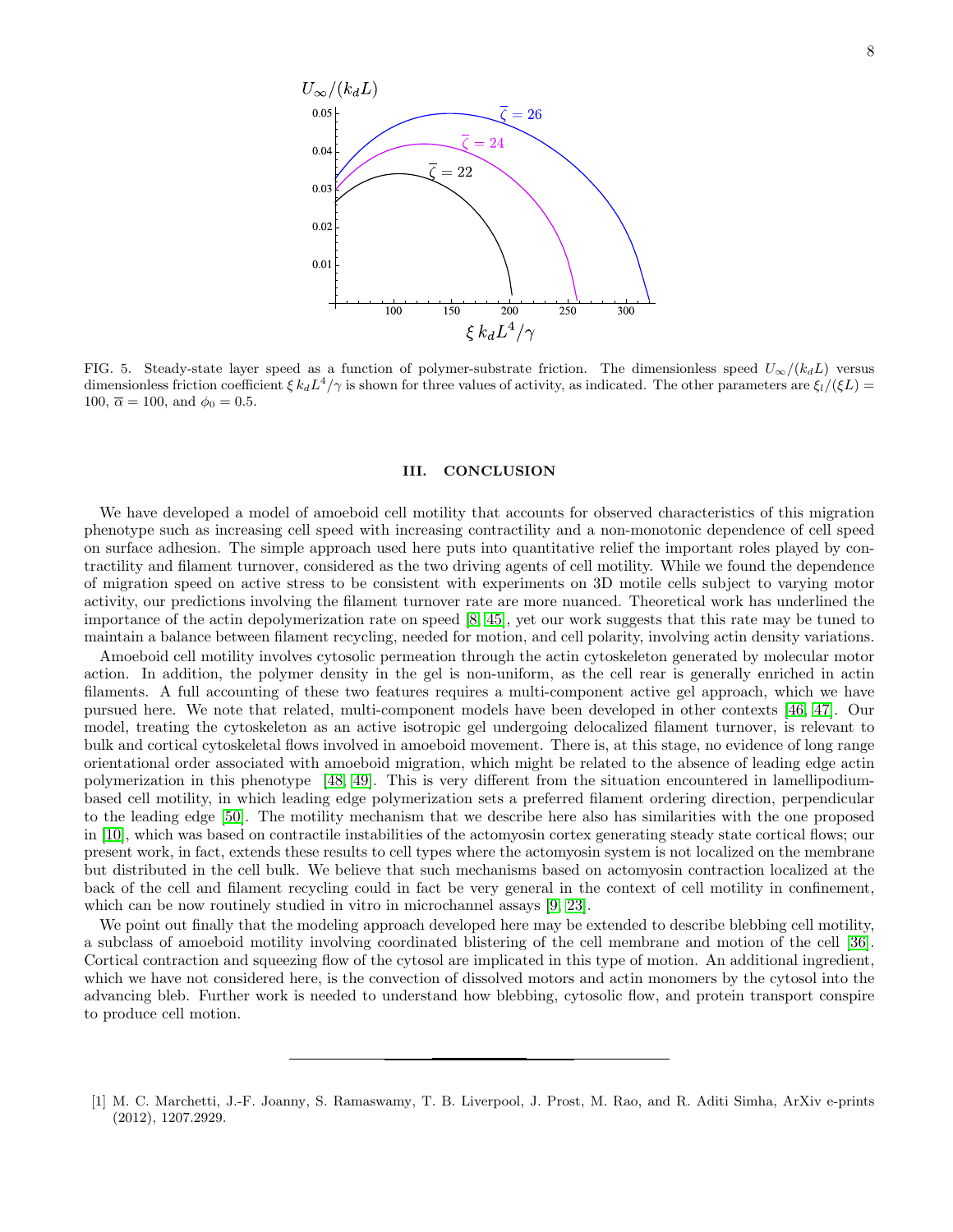- <span id="page-8-0"></span> $[2]$  K. Kruse, J.-F. Joanny, F. Jülicher, J. Prost, and K. Sekimoto, Eur. Phys. J. E 16, 5 (2005).
- [3] F. Jülicher, K. Kruse, J. Prost, and J.-F. Joanny, Phys. Rep. 449, 3 (2007).
- <span id="page-8-22"></span>[4] J.-F. Joanny, F. Jülicher, K. Kruse, and J. Prost, New J. Phys. 9, 422 (2007).
- <span id="page-8-1"></span>[5] A. C. Callan-Jones and F. Jülicher, New Journal of Physics  $13$ , 093027 (2011).
- <span id="page-8-2"></span>[6] G. Salbreux, J. Prost, and J. F. Joanny, Phys Rev Lett **103**, 058102 (2009).
- <span id="page-8-3"></span> $[7]$  M. Mayer, M. Depken, J. S. Bois, F. Jülicher, and S. W. Grill, Nature  $467, 617$  (2010).
- <span id="page-8-4"></span>[8] K. Kruse, J. F. Joanny, F. Jülicher, and J. Prost, Phys. Biol. 3, 130 (2006).
- <span id="page-8-18"></span>[9] R. J. Hawkins, M. Piel, G. Faure-Andre, A. M. Lennon-Dumenil, J. F. Joanny, J. Prost, and R. Voituriez, Phys Rev Lett 102, 058103 (2009).
- <span id="page-8-5"></span>[10] R. J. Hawkins, R. Poincloux, O. Bénichou, M. Piel, P. Chavrier, and R. Voituriez, Biophys J 101, 1041 (2011).
- <span id="page-8-6"></span>[11] T. Pollard and G. Borisy, Cell **112**, 453 (2003).
- <span id="page-8-7"></span>[12] K. Keren, Z. Pincus, G. M. Allen, E. L. Barnhart, G. Marriott, A. Mogilner, and J. A. Theriot, Nature 453, 475 (2008).
- <span id="page-8-8"></span>[13] R. J. Petrie, N. Gavara, R. S. Chadwick, and K. M. Yamada, J Cell Biol 197, 439 (2012).
- <span id="page-8-9"></span>[14] T. Lämmermann, B. L. Bader, S. J. Monkley, T. Worbs, R. Wedlich-Söldner, K. Hirsch, M. Keller, R. Förster, D. R. Critchley, R. Fässler, et al., Nature  $453$ , 51 (2008).
- <span id="page-8-10"></span>[15] R. Poincloux, O. Collin, F. Lizárraga, M. Romao, M. Debray, M. Piel, and P. Chavrier, Proc. Natl. Acad. Sci. USA. 108, 1943 (2011).
- <span id="page-8-11"></span>[16] K. Wolf, I. Mazo, H. Leung, K. Engelke, U. H. von Andrian, E. I. Deryugina, A. Y. Strongin, E.-B. Bröcker, and P. Friedl, The Journal of Cell Biology 160, 267 (2003).
- <span id="page-8-12"></span>[17] E. Sahai and C. J. Marshall, Nat Cell Biol 5, 711 (2003).
- <span id="page-8-13"></span>[18] G. T. Charras, J. C. Yarrow, M. A. Horton, L. Mahadevan, and T. J. Mitchison, Nature 435, 365 (2005).
- <span id="page-8-14"></span>[19] M. Sixt, J Cell Biol 197, 347 (2012).
- <span id="page-8-15"></span>[20] P. T. Yam, C. A. Wilson, L. Ji, B. Hebert, E. L. Barnhart, N. A. Dye, P. W. Wiseman, G. Danuser, and J. A. Theriot, J. Cell. Biol. 178, 1207 (2007).
- <span id="page-8-16"></span>[21] A. B. Verkhovsky, T. M. Svitkina, and G. G. Borisy, Curr. Biol. 9, 11 (1999).
- <span id="page-8-17"></span>[22] E. Tjhung, D. Marenduzzo, and M. E. Cates, Proc Natl Acad Sci U S A 109, 12381 (2012).
- <span id="page-8-19"></span>[23] J. Jacobelli, R. S. Friedman, M. A. Conti, A.-M. Lennon-Dumenil, M. Piel, C. M. Sorensen, R. S. Adelstein, and M. F. Krummel, Nat Immunol 11, 953 (2010).
- <span id="page-8-20"></span>[24] T. B. Liverpool and M. C. Marchetti, Phys. Rev. Lett. 90, 138102 (2003).
- [25] F. Ziebert and W. Zimmermann, Phys Rev E Stat Nonlin Soft Matter Phys 70, 022902 (2004).
- [26] R. Voituriez, J. F. Joanny, and J. Prost, Phys Rev Lett 96, 028102 (2006).
- <span id="page-8-30"></span>[27] S. Banerjee and M. C. Marchetti, Soft Matter 7, 463 (2011).
- <span id="page-8-21"></span> $[28]$  J. S. Bois, F. Jülicher, and S. W. Grill, Phys. Rev. Lett.  $106$ ,  $028103$   $(2011)$ .
- <span id="page-8-23"></span>[29] F. Wottawah, S. Schinkinger, B. Lincoln, R. Ananthakrishnan, M. Romeyke, J. Guck, and J. Käs, Phys. Rev. Lett. 94, 098103 (2005).
- <span id="page-8-24"></span>[30] M. Doi and A. Onuki, J. Phys. II **2**, 1631 (1992).
- <span id="page-8-25"></span>[31] S. T. Milner, Phys. Rev. E 48, 3674 (1995).
- <span id="page-8-26"></span>[32] Including the viscous term, the stress is  $\sigma^{n} = \zeta \phi + 2\eta_{p} \partial_{x} J_{p}$ . For simplicity, we have written the viscous part as  $2\eta_{p} \partial_{x} J_{p}$ instead of  $2\eta_p \partial_x v_p$ . The difference between the two does not affect the linear behavior and leads to an easily interpreted equation of motion for  $\phi$ . Combining the stress equation with Eqs. [\(2\)](#page-3-0) and [\(4\)](#page-3-1) yields  $\xi(1-\ell_f^2\partial_x^2)J_p = \partial_x(\zeta\phi - \alpha(\phi - \phi_0)^3 + \epsilon_1^2 J_p)J_p$  $\gamma \partial_x^2 \phi$ , where  $\ell_f = \sqrt{2\eta_p/\xi}$  is known as the friction or hydrodynamic length scale [\[7,](#page-8-3) [8\]](#page-8-4). Differentiating this equation and using Eq.  $(1)$  gives

$$
(1 - \ell_f^2 \partial_x^2)(\partial_t \phi - U \partial_x \phi + k_d(\phi - \phi_0)) + \frac{1}{\xi} \partial_x^2 (\zeta \phi - \alpha (\phi - \phi_0)^3 + \gamma \partial_x^2 \phi) = 0
$$

Comparing this equation with Eq. [\(5\)](#page-3-2), we see that  $\eta_p$  has two main effects: (i) it makes the  $n^4$ -term in the dispersion relation, Eq. [\(7\)](#page-4-1), more negative; (ii) it reduces the amplitude of  $\phi - \phi_0$  in the nonlinear, steady-states. This is seen by noting that  $\eta_p$  renormalizes the coefficient of the  $\partial_x^2 \phi$ -term in Eq. [\(5\)](#page-3-2) as  $\zeta \to \zeta - 2k_d \eta_p$ .

- <span id="page-8-27"></span>[33] We expect the active stress to be linear in the polymer concentration for two reasons. First, this stress should depend on the number of filament crossings per unit volume. In a semi-flexible polymer network (as opposed to a gas of point-like particles), the number of crossings scales with the filament concentration. Second, if one were to assume that the active stress scales as  $\phi^2$ , then expanding about the homogeneous base state,  $\phi = \phi_0$ , results in  $\phi^2 = \phi_0^2 + 2\phi_0 \delta\phi + \delta\phi^2$ . Thus, the linear stability analysis is unchanged whether the active stress scales as  $\phi$  or  $\phi^2$ . In addition, quadratic terms in  $\delta\phi$  are not essential in producing a nonlinear, stationary state [\[37\]](#page-8-32).
- <span id="page-8-28"></span>[34] P. M. Bendix, G. H. Koenderink, D. Cuvelier, Z. Dogic, B. N. Koeleman, W. M. Brieher, C. M. Field, L. Mahadevan, and D. A. Weitz, Biophys. J. 94, 3126 (2008).
- <span id="page-8-29"></span>[35] G. H. Koenderink, Z. Dogic, F. Nakamura, P. M. Bendix, F. C. MacKintosh, J. H. Hartwig, T. P. Stossel, and D. A. Weitz, Proc. Natl. Acad. Sci. U. S. A. 106, 15192 (2009).
- <span id="page-8-31"></span>[36] G. Charras and E. Paluch, Nat Rev Mol Cell Biol 9, 730 (2008).
- <span id="page-8-32"></span>[37] Alternatively, one can calculate Π from the mixing free energy density, using Flory-Huggins theory. The mixing free energy is  $f(\phi) = k_B T \rho \left[ \frac{\phi}{N} \ln \phi + (1 - \phi) \ln (1 - \phi) \right]$ , where, for clarity, we have omitted the interfacial, penalty term. Here,  $\rho$  is the number of monomers per unit volume, and N is the number of monomers per filament. Using  $\Pi = -f + \phi \delta F/\delta \phi$ , where  $F = fV$ , and writing  $\phi = \phi_0 + \delta \phi$ , the osmotic pressure gradient is, to  $O(\delta \phi^3)$ ,